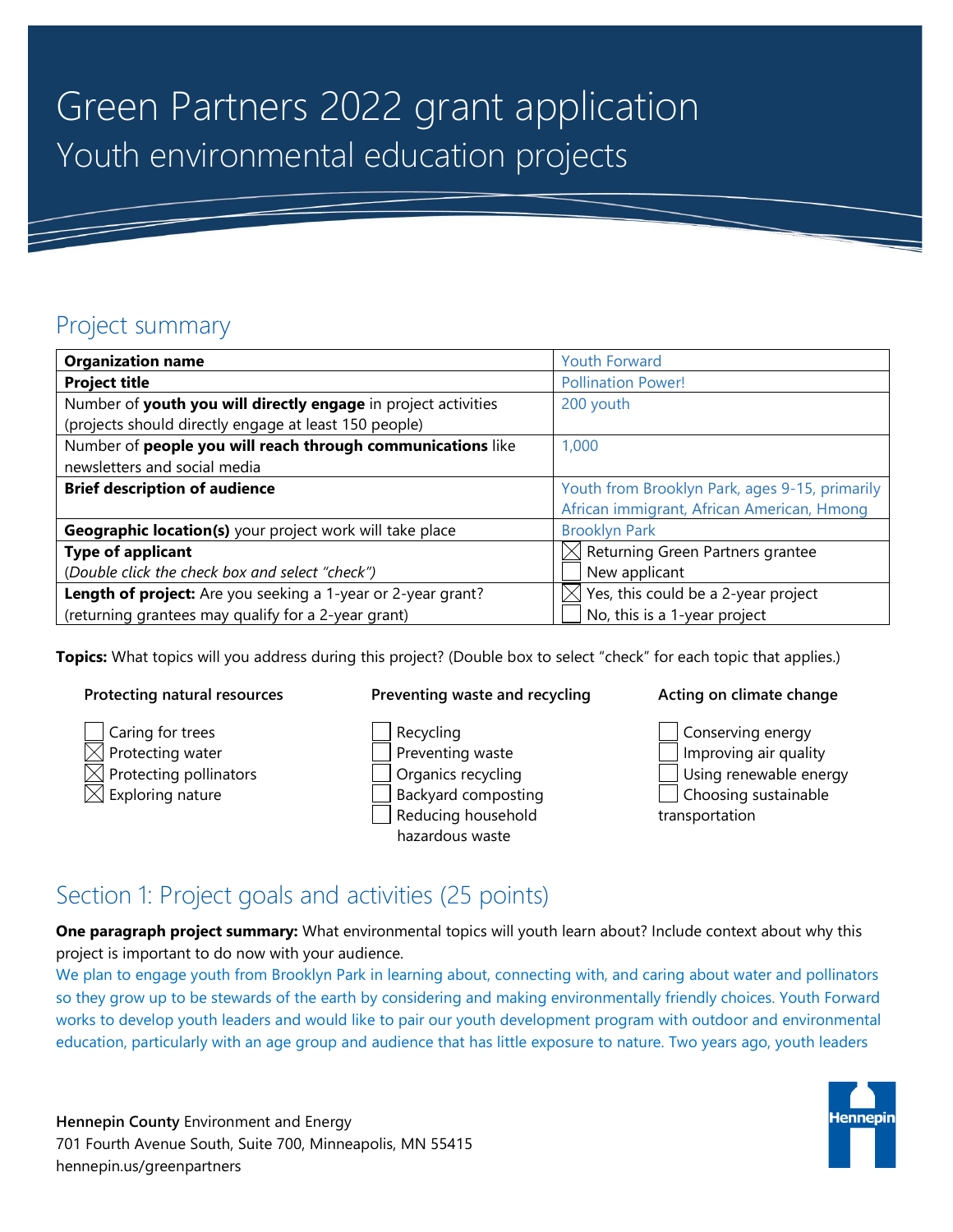expressed interest in learning more about water and pollinator issues after one of our youth shared a school project they completed on urban farming. We were able to implement our first project focused on environmental curriculum in our programming. This grant will allow us to continue the work and add to the environmental topics youth learn about.

**Activities:** Describe project activities and include a timeline by month, quarter, or season. Tell us about efforts youth will engage in with community partners and in direct environmental stewardship in the community. Will youth spend time outdoors? Will youth play a role in influencing project activities? Describe and submit curriculum you will use. This grant opportunity aligns with county initiatives to [reduce racial disparities](https://www.hennepin.us/your-government/overview/addressing-disparities-in-hennepin-county) in health and environmental quality. How will this project potentially reduce disparities?

We will engage 30 youth to participate in a pilot "water and pollinators" program as youth leaders during the summer. Our organization runs a summer program for youth each year, and this year we will focus on water and pollinators. We have incorporated COVID-19 safety measures by requiring masks and social distancing as needed. We plan to meet outdoors or virtually if guidance from the department of health does not allow for in person gatherings. In May and early June, youth will gather for three outdoor adventures at Three Rivers Park District sites – farming, water quality assessment, and pollinator observation at Elm Creek Park Reserve in Maple Grove – and explore their own family history with water and pollinators to build a foundation for their work over the summer. When they return from their final field trip, youth will interview family and friends in their community about their relationship with water and pollinators. Youth will share these stories with each other to reflect on how the world has changed and consider the meaning these issues have in their own lives.

Throughout the summer from June to the end of August, youth will participate in weekly leadership development and training workshops on topics such as public speaking, networking, green jobs, water, pollinators, and climate change. Curriculum resources include:

- Hennepin County activity quide on land and water
- Climate Generation's [climate curriculum](https://www.climategen.org/our-core-programs/climate-change-education/curriculum/)
- Project WET [water curriculum](https://www.dnr.state.mn.us/projectwet/index.html)

In June, youth will learn about pollinator plants, look for pollinator plants in the community, and learn about pollinators and their role in providing food. Curriculum on pollinators is from a variety of sources including:

- [The Xerces Society](http://www.xerces.org/)
- **[North American Pollinator Protection Campaign](http://pollinator.org/nappc/index.html) and [Pollinator Partnership](http://pollinator.org/index.html)**
- The University of Minnesota [Bee Lab](http://beelab.umn.edu/)
- [Project Wild:](https://www.dnr.state.mn.us/projectwild/index.html) pollinator curriculum

At the end of the summer, youth will prepare a food item that pollinators had a role in producing for their families and share what they learned. Youth will make a pledge to protect pollinators in their yard or neighborhood.

Youth will also create water and pollinator themed art to share with their families and community members. Photos of the summer activities youth participated in will be posted on our social media.

#### **Returning grantees only:**

- If we were to fund this project for two years, provide a summary of activities in the second year. Will you work with the same participants or on the same topic? Will the project build on the previous project? We would engage a mix of the same youth and new youth in the second year. We would evolve the education and activities we do based on youth interest and what we are able to cover in year 1, topics would remain the same.
- Provide a summary of your previous grant project, what was successful, and why this project is a logical next step for your organization. It is helpful to submit links to photos, a video, or stories from past projects, if available. We were able to engage 30 youth in learning about food, farming, and composting. Youth shared what they learned with their families and from the survey results, 28 youth felt they could make a difference in protecting the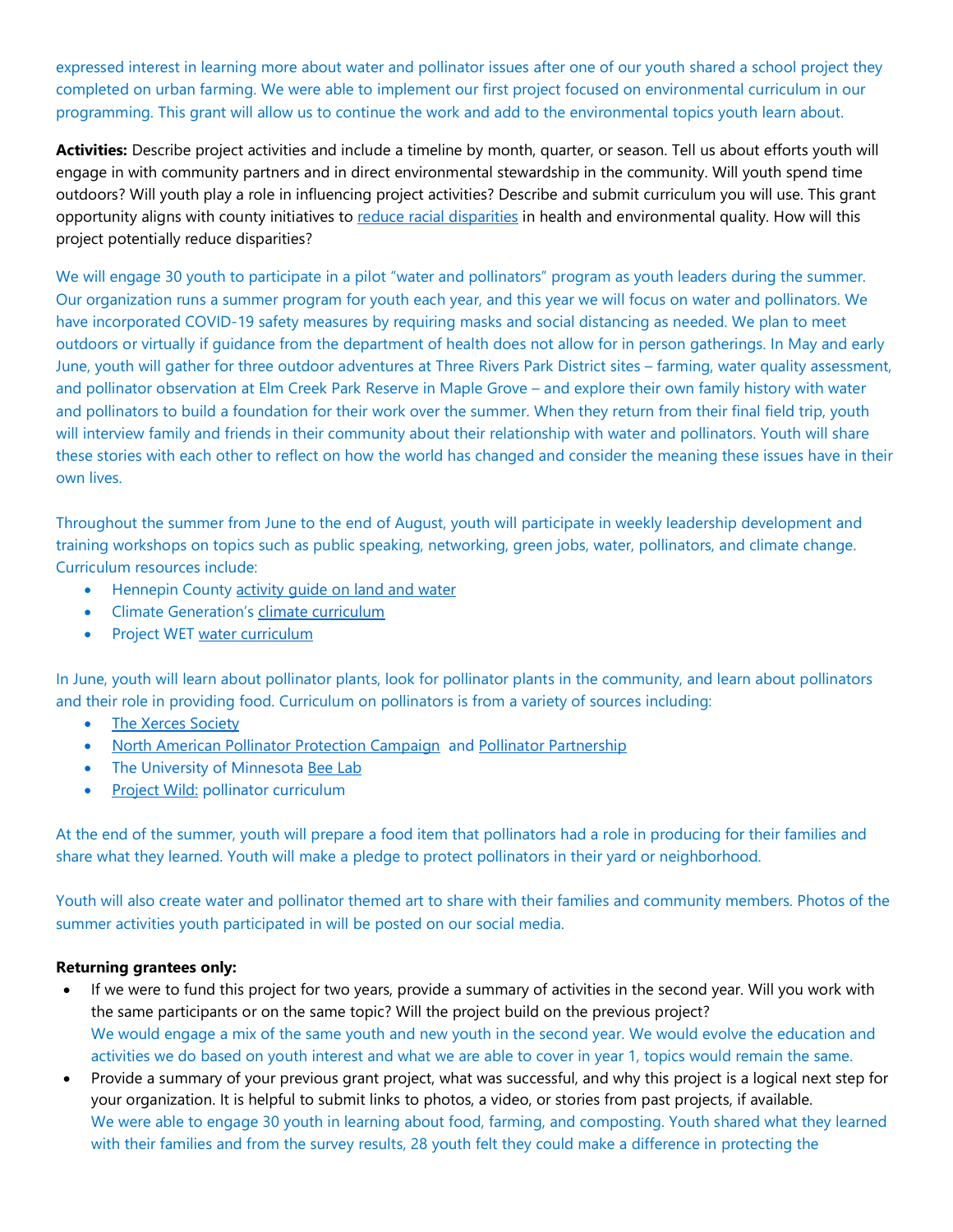environment and 30 enjoyed learning about the environment. This project builds on that project by focusing on two topics related to farming, pollinators and water. Visit this link to read our blog posts about the project.

• Did you successfully complete your previous Green Partners grant projects, including submitting required reports on time?  $\boxtimes$  Yes  $\Box$  No  $\Box$  Other, please explain:

**Outcomes:** Hennepin County will provide a survey for youth regarding their attitudes about the environment. Describe when and how you will survey youth. We will survey the youth at the end of the summer program. We will create a survey they can respond to on their smart phones. We will also provide paper surveys or access to an ipad to fill out the survey.

**Best practices:** Indicate the best practices for youth environmental education that will be used in your project:

 $\boxtimes$  Encourage youth leadership

Promote community partnerships

 $\boxtimes$  Develop awareness and increase knowledge of environmental issues

Engage critical thinking skills by being inquiry-driven and interdisciplinary

Incorporate outdoor, experiential, service learning, or place-based education

Promote environmental stewardship through hands-on, skill-building activities

Provide a physically and emotionally safe and inclusive environment for learning

**Safety training:** What type of safety training do you provide to these participants?

### Section 2: Participant information (25 points)

Age group of youth you will directly engage in the project (select all that apply):

Pre-K (Under 5 years old) Grades K-2 (ages 5-8) Grades 3-5 (ages 8-11)  $\Box$  Grades 6-8 (ages 11-14)  $\boxtimes$  Grades 9-12 (ages 15+)

| Describe your youth participants. Who are they and what is their relationship to Hennepin County, do they live, work, or      |
|-------------------------------------------------------------------------------------------------------------------------------|
| go to school in the county? Do youth and their families face disparities in relation to education, employment, income,        |
| housing, transportation, justice, or health? What is their interest in the environmental issue? (Schools only: Report percent |
| of students receiving free/reduced lunch.)                                                                                    |

The audience for this project includes high school-age youth from Brooklyn Park who are primarily immigrants, African American, Hmong and youth who live in the immediate vicinity of Youth Forward's office. Participants are likely to experience disparities in all the areas listed. Participants have little exposure to environmental issues and outdoor recreation but have expressed interest in learning more.

**Describe your relationship and experience working with this audience**. *If you do not have an established relationship with this audience, find a project partner who can provide a strong connection to your audience.*

Youth Forward staff members have worked with youth in this community over the past 10 years and as a result are experienced in engaging this audience. Through their years of experience, staff are aware of the youth's interests and learning styles. The project coordinator working on this project has been active in engaging Brooklyn Park youth since 2015 and the youth engagement manager has been working with youth for more than 10 years. The program assistant has one year of experience working with youth at Youth Forward.

During the school year, we facilitate monthly events for youth including movies, painting classes, and sports. Each summer, we host a youth program. Previously the summer program has focused on computers, health, and reading. See our blog for examples of the work with do with youth.

We will recruit youth leaders through email, social media, fliers, word of mouth and announcements at existing monthly community meetings. We will retain youth leaders by paying them a stipend for their successful participation and feeding them at events and workshops.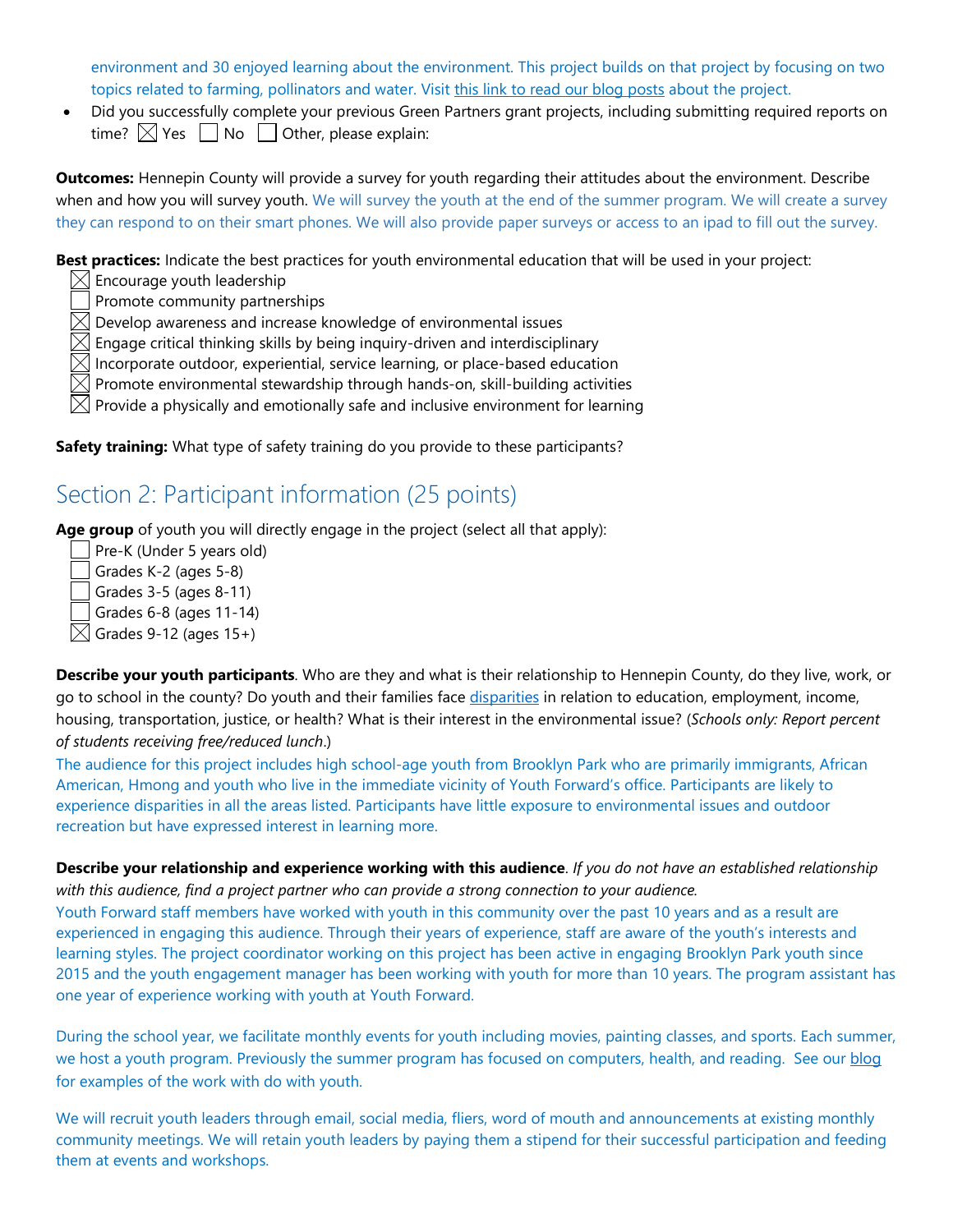#### **What communications channels do you currently use** and how will you use or expand on these tools to communicate with your audience during this project?

We will continue to use direct conversations, email, and social media to communicate with our audience. We have an email list of 1,000 people that we email to at least once per month. We host a youth blog and we post information on our youth programs **Facebook site**, which has 800 followers. We will create a hashtag that participants can use. Our staff attend community events and post fliers at local gathering places to recruit community youth in program initiatives. We also plan to deliver programming through Zoom as needed.

## Section 3: Organization and project management information (25 points)

**Organization information**: Organization name, mailing address, and website: Youth Forward, 701 South Fourth Avenue, Minneapolis, MN 55415, [www.youthforwardmn.org](http://www.youthforwardmn.org/)

List and describe the staff and others who will implement the project, include their role and brief bio that includes their experience conducting youth education, if applicable.

- Overall project manager/phone/email: Maggie Rhee, Program manager, oversee all aspects of the project including reporting, data collection and staff supervision. She has been in this role with Youth Forward for the past 5 years. 612-348-9352 [maggie.rhee@youthforward.org](mailto:maggie.rhee@youthforward.org)
- Back-up project manager/phone/email: Richard Grimes, outdoor education manager, 612-348-9352 [rick.grimes@youthforward.org](mailto:rick.grimes@youthforward.org)
- Name, title and email of the person who has authority to sign the grant agreement: Michonne Hawthorne, [Michonne.hawthorne@youthforward.org](mailto:Michonne.hawthorne@youthforward.org)
- Additional project staff and project partners. Please submit letters of support from all significant organizations and/or experts you will partner with to implement this project.
	- o Sasha Williams, Program assistant, plan pollinator gardens, assist with workshops
	- o Rosita Espinosa, Communications manager, project support and communications
	- o Daryl Dixon, Administrative assistant, field trip coordinator, financial reporting
- Have the staff involved in this project implemented youth projects in the past?  $\triangledown$  Yes  $\blacksquare$  No
- Do you conduct background checks for staff and volunteers working with youth?  $\boxtimes$  Yes  $\Box$  No
- Do you provide training to staff and volunteers working with youth?  $\forall$  Yes  $\Box$  No

#### **County meetings and support:**

• The project manager and one other person should attend the grant orientation meeting in September 2022 and periodic check-in meetings. Provide their names and emails so we can follow up if awarded a grant. Maggie Rhee, [Maggie.rhee@youthforward.org](mailto:Maggie.rhee@youthforward.org) and Richard Grimes, [rick.grimes@youthforward.org](mailto:rick.grimes@youthforward.org) Some projects benefit from county staff support in project planning or implementation, while others simply need funding or troubleshooting support. How can Hennepin County best support your project? Youth Forward staff will seek advice from Hennepin County staff regarding the appropriate field trip sites, flyers, brochures, magnets, and other resources that can be used during the project. County staff will be asked to attend one of the youth training workshops to present and answer questions.

### Section 4: Budget (25 points)

Find the Green Partners Budget Form on the Supplier Portal and submit it with your application. If you are seeking funds for staff time, we recommend including at least 10 hours for meetings with county staff and project reporting.

Submit a one-year budget. Describe budget items and be sure all expenses are explained in the application. List and provide details regarding number and cost per item for educational supplies, incentives, and tools for participants to take action, and food. For personnel, list estimated hours and hourly rates, stipend amount, or other relevant pay. Only include items that would be covered by this grant.